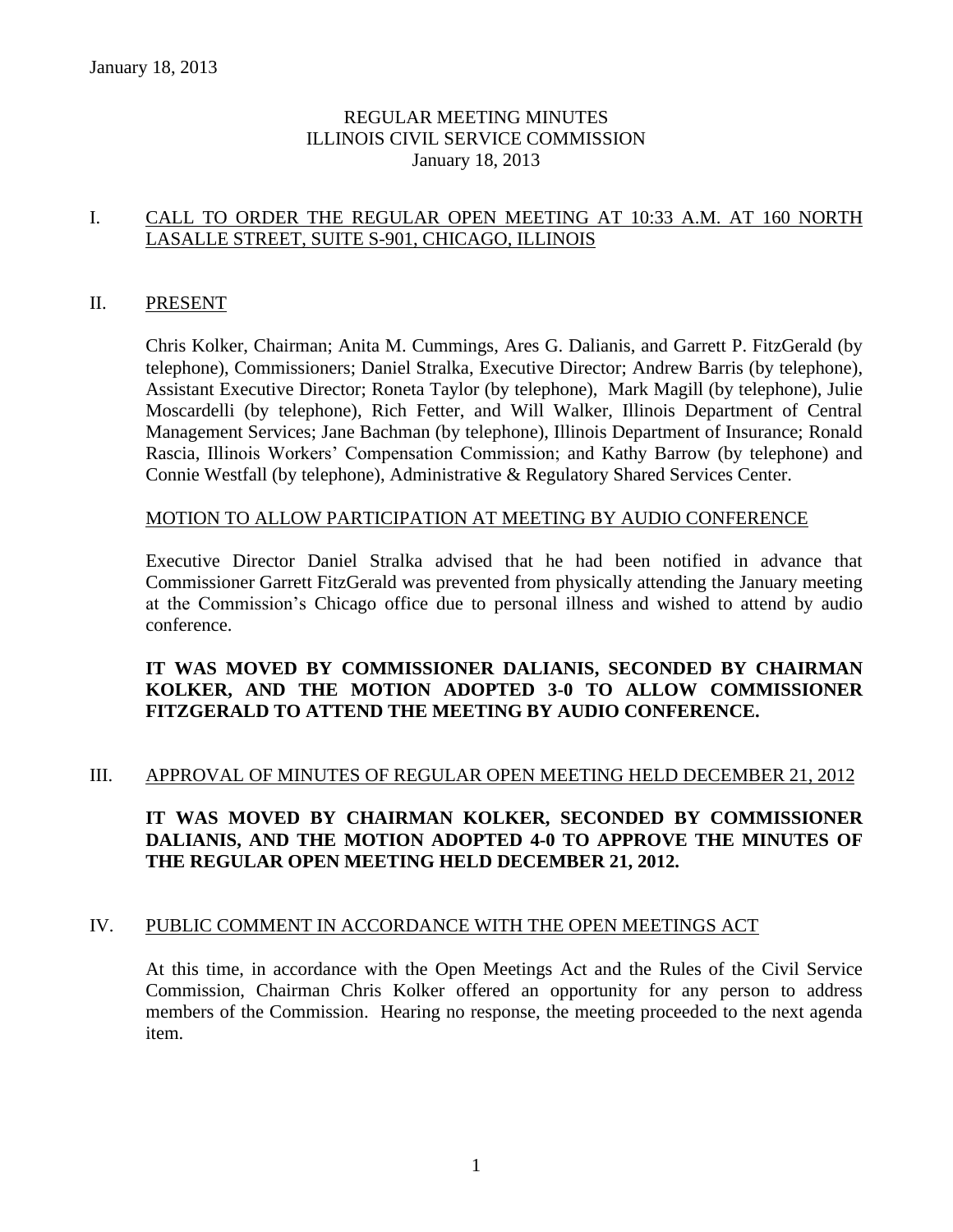#### EXEMPTIONS UNDER SECTION 4d(3) OF THE PERSONNEL CODE V.

# A. Report on Exempt Positions from Illinois Dept. of Central Management Services

|        | Total            | Number of Exempt |
|--------|------------------|------------------|
| Agency | <b>Employees</b> | Positions        |
|        |                  |                  |
|        |                  |                  |
|        |                  |                  |
|        |                  |                  |
|        |                  |                  |
|        |                  |                  |
|        |                  |                  |
|        |                  |                  |
|        |                  |                  |
|        |                  |                  |
|        |                  |                  |
|        |                  |                  |
|        |                  |                  |
|        |                  |                  |
|        |                  |                  |
|        |                  |                  |
|        |                  |                  |
|        |                  |                  |
|        |                  |                  |
|        |                  |                  |
|        |                  |                  |
|        |                  |                  |
|        |                  |                  |
|        |                  |                  |
|        |                  |                  |
|        |                  |                  |
|        |                  |                  |
|        |                  |                  |
|        |                  |                  |
|        |                  |                  |
|        |                  |                  |
|        |                  |                  |
|        |                  |                  |
|        |                  |                  |
|        |                  |                  |
|        |                  |                  |
|        |                  |                  |
|        |                  |                  |
|        |                  |                  |
|        |                  |                  |
|        |                  |                  |
|        |                  |                  |
|        |                  |                  |
|        |                  |                  |
|        |                  |                  |
|        |                  |                  |
|        |                  |                  |
|        |                  |                  |
|        |                  |                  |
|        |                  |                  |
|        |                  |                  |
|        |                  |                  |
|        |                  |                  |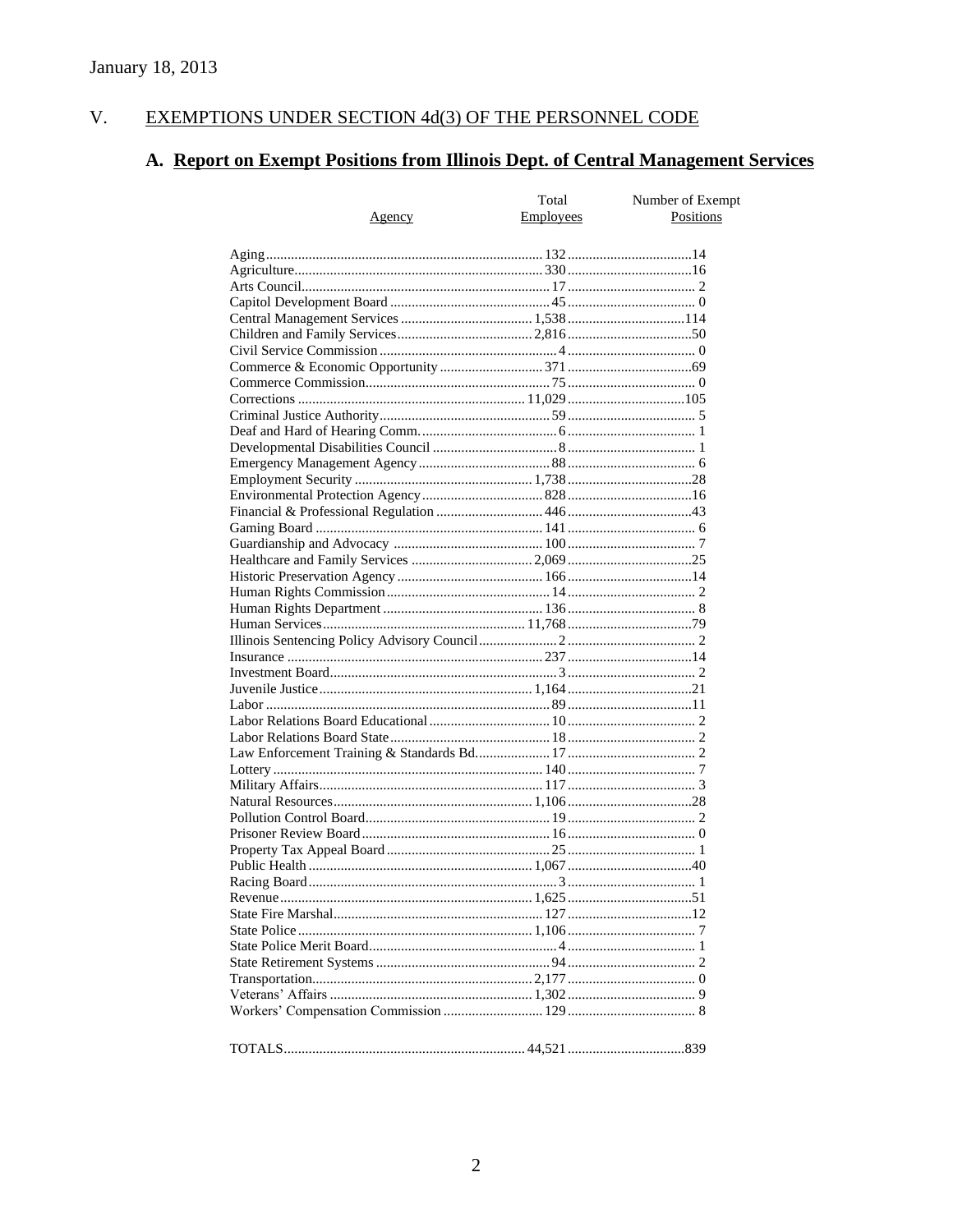### **B. Governing Rule – Section 1.142 Jurisdiction B Exemptions**

- a) The Civil Service Commission shall exercise its judgment when determining whether a position qualifies for exemption from Jurisdiction B under Section 4d(3) of the Personnel Code. The Commission will consider any or all of the following factors inherent in the position and any other factors deemed relevant to the request for exemption:
	- 1) The amount and scope of principal policy making authority;
	- 2) The amount and scope of principal policy administering authority;
	- 3) The amount of independent authority to represent the agency, board or commission to individuals, legislators, organizations or other agencies relative to programmatic responsibilities;
	- 4) The capability to bind the agency, board or commission to a course of action;
	- 5) The nature of the program for which the position has principal policy responsibility;
	- 6) The placement of the position on the organizational chart of the agency, board or commission;
	- 7) The mission, size and geographical scope of the organizational entity or program within the agency, board or commission to which the position is allocated or detailed.
- b) The Commission may, upon its own action after 30 days notice to the Director of Central Management Services or upon the recommendation of the Director of the Department of Central Management Services, rescind the exemption of any position that no longer meets the requirements for exemption set forth in subsection (a). However, rescission of an exemption shall be approved after the Commission has determined that an adequate level of managerial control exists in exempt status that will insure responsive and accountable administrative control of the programs of the agency, board or commission.
- c) For all positions currently exempt by action of the Commission, the Director of Central Management Services shall inform the Commission promptly in writing of all changes in essential functions, reporting structure, working title, work location, position title, position number or specialized knowledge, skills, abilities, licensure or certification.
- d) Prior to granting an exemption from Jurisdiction B under Section 4d(3) of the Personnel Code, the Commission will notify the incumbent of the position, if any, of its proposed action. The incumbent may appear at the Commission meeting at which action is to be taken and present objections to the exemption request.

(Source: Amended at 34 Ill. Reg. 3485, effective March 3, 2010)

\* \* \*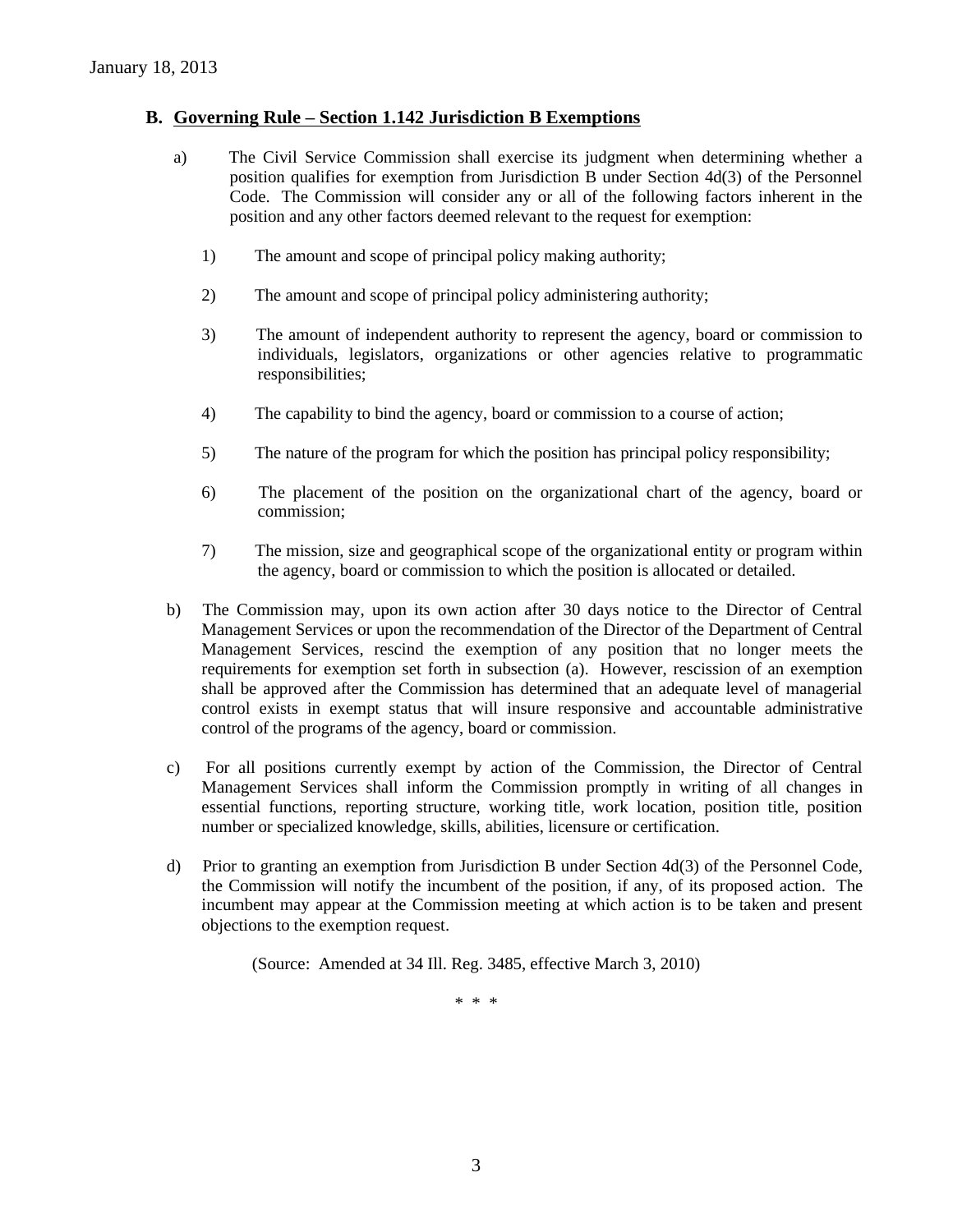### **C. Requests for 4d(3) Exemption**

Executive Director Daniel Stralka reported:

- As to Item C, this was withdrawn by the agency.
- As to Item D, this was withdrawn by the agency.
- As to Item E, this request is for the Statewide Print Administrator, a position that reports to the Deputy Director of Agency Services who reports to the Director of Central Management Services. The agency submitted a clarified position description which established that principal policy responsibility for the print reduction initiative program established by the Governor and under the Green Government Initiative. It has authority to remove personal printing equipment and replace them with centralized equipment to reduce the consumption of office paper. To date, this position has been able to eliminate over 9000 print devices since 2011. This position also has authority over the consolidation of print shops in various agencies. It is projected it will also be taking a principal policy role in moving the state to a paperless system. For these reasons, Staff recommended approval of this request.
- As to Item F, the agency requested that this be continued to the February 15, 2013 meeting.
- As to Item G, the agency requested that this be continued to the February 15, 2013 meeting.
- As to Items H1 and H2, these requests are from the Bureau of Communications and Computer Services (BCCS) in the Department of Central Management Services, and both these positions report to the Bureau's Deputy Director who reports to the Director.

Item H1 is the Enterprise Architecture and Strategy Executive and H2 is the Enterprise Project Management Office Executive.

Item H1 has principal policy responsibility in the system architecture area. This refers to decisions made as to, being overly simplistic here, the hardware and software BCCS uses to provide the data management services it provides on a statewide basis to not only state agencies but a multitude of users, both within the state and on a national scale. There was an issue raised last month as to where the authority lies in making these determinations since an agency was seeking an exemption for an agency position that would be making these determinations at the agency level. It has since been clarified that BCCS has the ultimate authority when it comes to system architecture determinations statewide. Considering the gravity of such determinations and the consequences to the, literally, millions of users of the state's data management services if the hardware and software is incapable of meeting the demands of the system's users, Staff recommended approval of this request.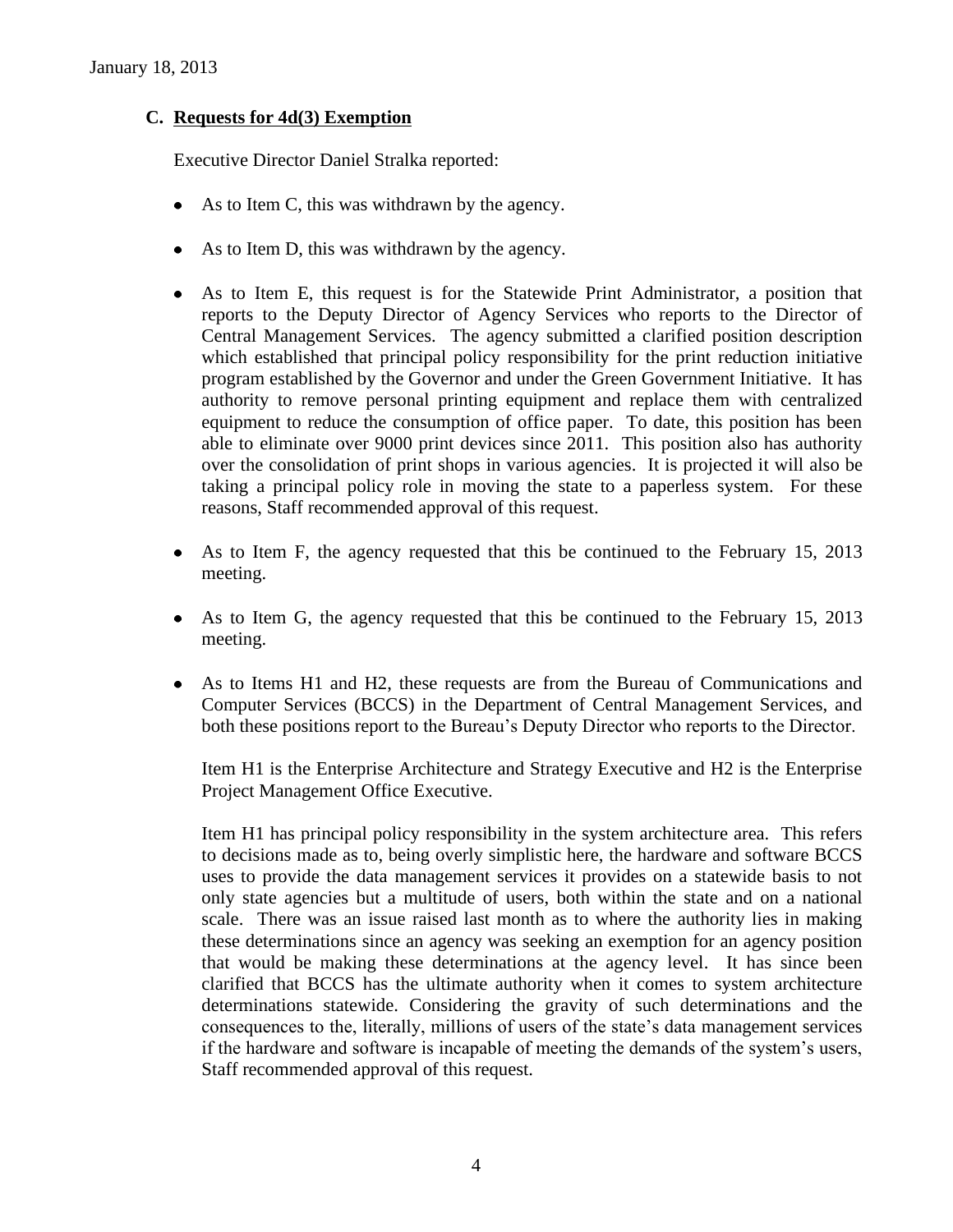Item H2 is solely responsible for determining all policies, processes, procedures, software tools and methodologies associated with the way projects and programs are administered and overseen within BCCS. It manages between 75-125 projects at any given time. It may best be compared to a strategic planning position in a traditional agency, a function that in the past has supported principal policy exemption. For these reasons, Staff recommended approval of this request.

Chairman Kolker inquired as to how these technical computer positions can affect policy to warrant exemption. Rich Fetter, Deputy Director, replied that positions such as these have a great influence on the State's ability to maintain a functioning information management system which is a critical operation. They ensure a highfunctioning computer environment by promoting standardization among the State's users. The benefit of standardization is BCCS can then better serve State agencies and other end users. Chairman Kolker expressed concern over technical positions being granted Section 4d(3) exempt status.

The following five requests are all from the Department of Insurance.

- As to Item I, this request is for a Senior Policy Advisor, a position that reports to the Director. It has principal policy responsibility for formulating proposals and long-range plans for the agency in a manner similar to a strategic planner. It also functions in an outreach capacity towards the insurance industry. The agency already has an exempt consumer outreach position. For these reasons, Staff recommended approval of this request.
- As it Items J1 and J2 these were withdrawn by the agency.
- As to Item K, this request is for the Life and Annuity Products Program Manager, a position that reports to the Chief Deputy Director who reports to the Director. This position has principal policy responsibility for managing this program which entails, to a great deal, approving the firms used by the 1300 carriers licensed to sell this product in Illinois. In the last six months alone that totals 2110 forms. In addition, it is responsible for resolving complaints against insurance companies. In 2012 there were 642 complaints filed against providers. As these are programs mandated by the Illinois Insurance Code, Staff recommended approval of this request.

Chairman Kolker inquired as to the primary focus of this position. Executive Director Stralka replied it was the form approval process. Jane Bachman, Chief Financial Officer, Illinois Department of Insurance, further explained the form approval process and its importance to the overall mission of the agency.

Chairman Kolker asked if there were incumbents in the positions or if the positions were covered by collective bargaining. Jane Bachman stated there were no incumbents and they were not covered by collective bargaining. Chairman Kolker asked if there were market exams and Jane Bachman stated no.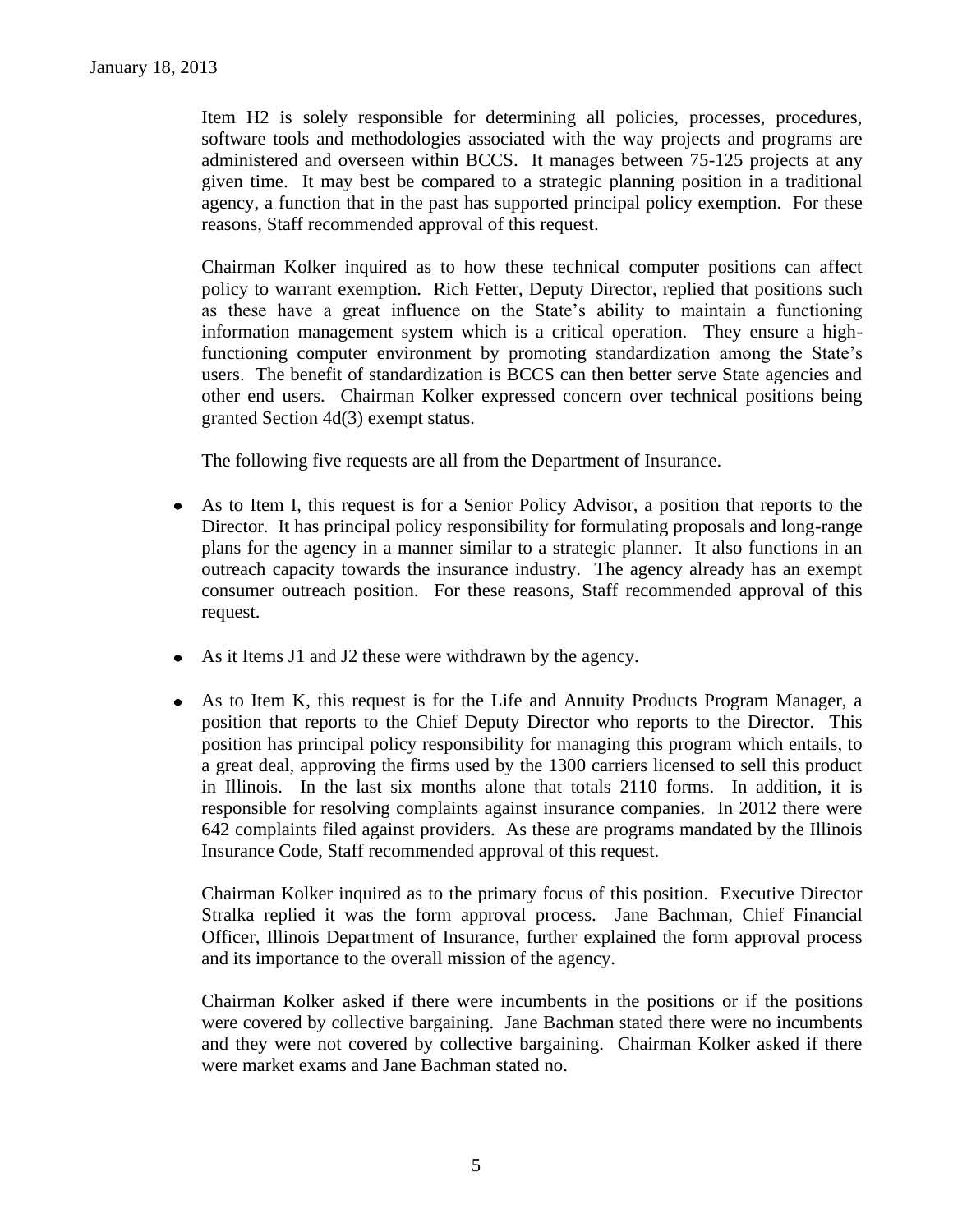As to Item L, this request is for the Health Products Program Manager, a position that reports to the Chief Deputy Director who reports to the Director. This position has principal policy responsibility in managing the certification of insurers eligible to participate in the health insurance exchange established by the Affordable Care Act. Given the nature of this program, Staff recommended approval of this request.

 **IT WAS MOVED BY COMMISSIONER DALIANIS, SECONDED BY CHAIRMAN KOLKER, AND THE MOTION ADOPTED 4-0 TO ACCEPT THE WITHDRAWAL OF 4D(3) EXEMPTION REQUESTS FOR THE FOLLOWING POSITIONS:**

- **C: Mental Health & Addiction Recovery Management Supervisor (Corrections)**
- **D: Public Affairs Director (Natural Resources)**
- **J1: Deputy General Counsel/Policy Advisor, Downstate (Insurance)**
- **J2: Deputy General Counsel/Policy Advisor, Upstate (Insurance)**

**IT WAS MOVED BY COMMISSIONER DALIANIS, SECONDED BY COMMISSIONER FITZGERALD, AND THE MOTION ADOPTED 4-0 TO CONTINUE THE REQUESTS FOR 4D(3) EXEMPTION FOR THE FOLLOWING POSITIONS:**

- **F: Chief Technology Officer (Employment Security)**
- **G: Manager of Insurance Compliance Outreach Program (Workers' Compensation Commission)**

**IT WAS MOVED BY COMMISSIONER DALIANIS, SECONDED BY CHAIRMAN KOLKER, AND THE MOTION ADOPTED 4-0 TO GRANT THE REQUEST FOR 4D(3) EXEMPTION FOR THE FOLLOWING POSITIONS:**

- **E: Project Manager-Statewide Print (Central Management Services)**
- **H1: Enterprise Architecture & Strategy Executive (Central Management Services)**
- **H2: Enterprise Project Management Office Executive (Central Management Services)**
- **I: Senior Advisor to the Director (Insurance)**
- **K: Deputy Director, Life and Annuities Products Division (Insurance)**
- **L: Deputy Director, Health Products Division (Insurance)**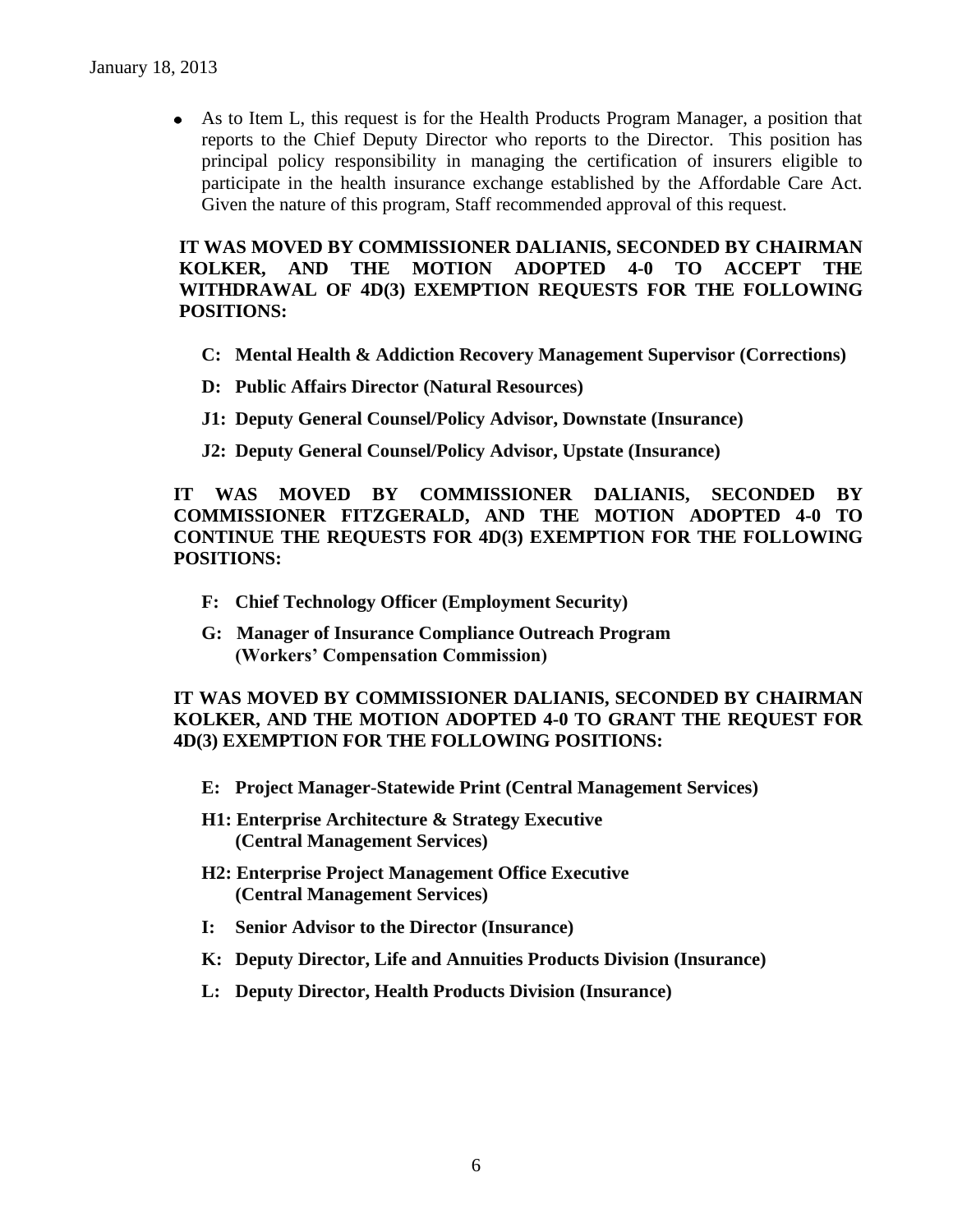## **The following 4d(3) exemption requests were withdrawn on January 18, 2013:**

### **C. Illinois Department of Corrections**

| <b>Position Number</b>  | 40070-29-02-500-00-01                                    |
|-------------------------|----------------------------------------------------------|
| <b>Position Title</b>   | Senior Public Service Administrator                      |
| Bureau/Division         | Programs and Support Services                            |
| <b>Functional Title</b> | Mental Health & Addiction Recovery Management Supervisor |
| Incumbent               | Vacant                                                   |
| Supervisor              | Chief of Program & Support Services, who reports to the  |
|                         | Assistant Director, who in turn reports to the Director  |
| Location                | Will County                                              |

### **D. Illinois Department of Natural Resources**

| <b>Position Number</b>  | $40070 - 12 - 00 - 010 - 00 - 01$   |
|-------------------------|-------------------------------------|
| <b>Position Title</b>   | Senior Public Service Administrator |
| Bureau/Division         | Office of the Director              |
| <b>Functional Title</b> | <b>Public Affairs Director</b>      |
| Incumbent               | Vacant                              |
| Supervisor              | Director                            |
| Location                | <b>Sangamon County</b>              |

### **J1. Illinois Department of Insurance**

| <b>Position Number</b>  | 40070-14-01-100-00-01                   |
|-------------------------|-----------------------------------------|
| <b>Position Title</b>   | Senior Public Service Administrator     |
| Bureau/Division         | Office of Legal Affairs                 |
| <b>Functional Title</b> | <b>Deputy General Counsel</b>           |
| Incumbent               | Vacant                                  |
| Supervisor              | General Counsel who reports to Director |
| Location                | <b>Sangamon County</b>                  |

### **J2. Illinois Department of Insurance**

| <b>Position Number</b>  | 40070-14-01-200-00-01                   |
|-------------------------|-----------------------------------------|
| Position Title          | Senior Public Service Administrator     |
| Bureau/Division         | Office of Legal Affairs                 |
| <b>Functional Title</b> | <b>Deputy General Counsel</b>           |
| Incumbent               | Vacant                                  |
| Supervisor              | General Counsel who reports to Director |
| Location                | <b>Cook County</b>                      |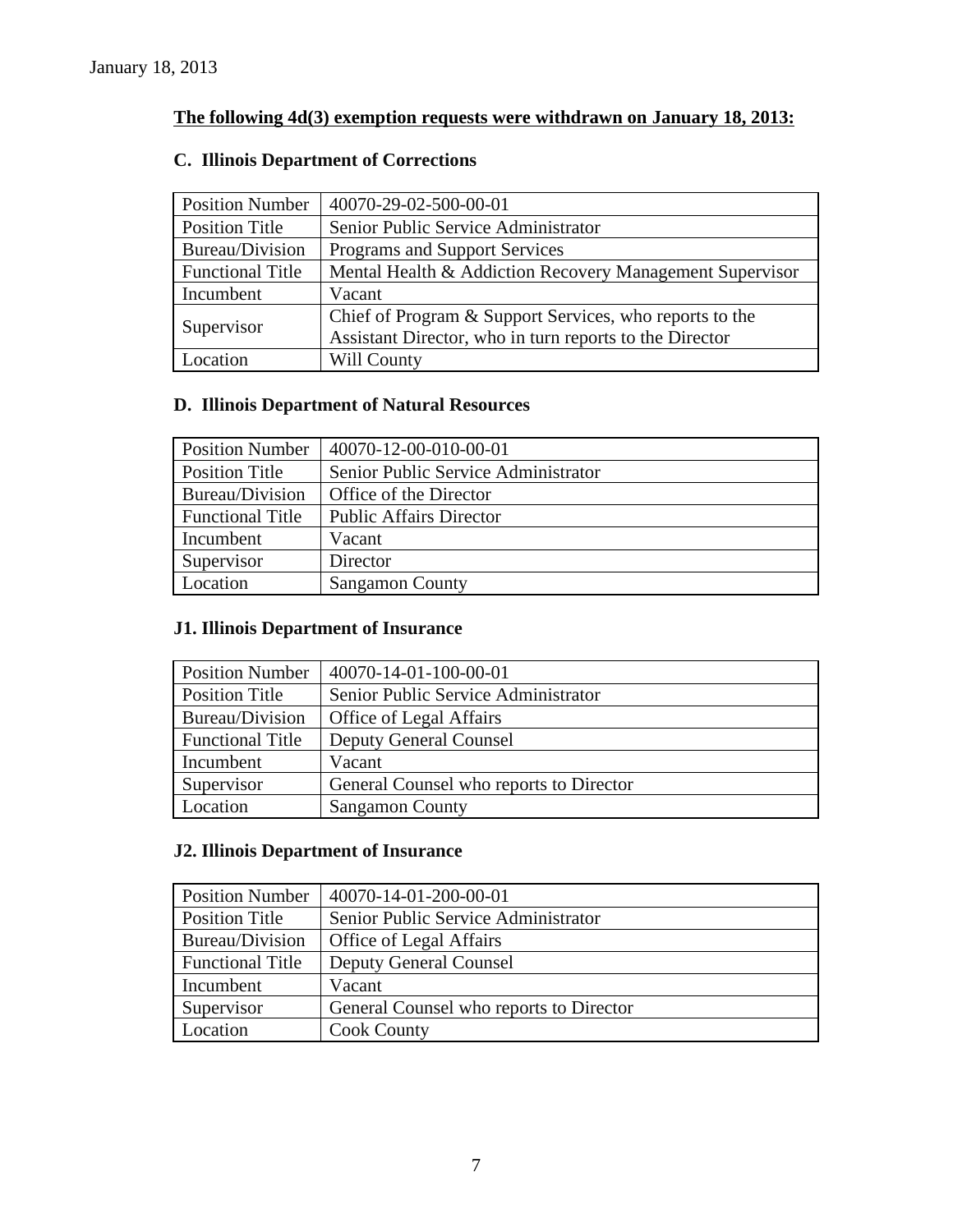### **The following 4d(3) exemption requests were continued on January 18, 2013:**

### Position Number | 40070-44-30-500-00-01 Position Title Senior Public Service Administrator Bureau/Division | Information Services Bureau Functional Title Chief Technology Officer Incumbent Vacant Supervisor | Chief Information Officer who reports to the Director Location | Cook County

### **F. Illinois Department of Employment Security**

### **G. Illinois Workers' Compensation Commission**

| <b>Position Number</b>  | 40070-50-37-011-00-02                                    |
|-------------------------|----------------------------------------------------------|
| <b>Position Title</b>   | Senior Public Service Administrator                      |
| Bureau/Division         | <b>Insurance Compliance</b>                              |
| <b>Functional Title</b> | Manager of Insurance Compliance Outreach Program         |
| Incumbent               | Vacant                                                   |
| Supervisor              | Insurance Compliance Manager who reports to the Chairman |
| Location                | <b>Cook County</b>                                       |

### **The following 4d(3) exemption requests were granted on January 18, 2013:**

### **E. Illinois Department of Central Management Services**

| <b>Position Number</b>  | 40070-37-01-000-40-01                                                                                                     |
|-------------------------|---------------------------------------------------------------------------------------------------------------------------|
| <b>Position Title</b>   | Senior Public Service Administrator                                                                                       |
| Bureau/Division         | <b>Agency Services</b>                                                                                                    |
| <b>Functional Title</b> | Project Manager-Statewide Print                                                                                           |
| Incumbent               | Vacant                                                                                                                    |
| Supervisor              | Deputy Director, Bureau of Agency Services, who reports to<br>the Assistant Director, who in turn reports to the Director |
| Location                | <b>Sangamon County</b>                                                                                                    |

### **H1. Illinois Department of Central Management Services**

| <b>Position Number</b>  | 40070-37-10-000-30-01                                        |
|-------------------------|--------------------------------------------------------------|
| <b>Position Title</b>   | Senior Public Service Administrator                          |
| Bureau/Division         | Enterprise Architecture & Strategy                           |
| <b>Functional Title</b> | Enterprise Architecture & Strategy Executive                 |
| Incumbent               | Vacant                                                       |
|                         | Deputy Director, Bureau of Communications & Computer         |
| Supervisor              | Services, who reports to the Assistant Director, who in turn |
|                         | reports to the Director                                      |
| ocation                 | <b>Sangamon County</b>                                       |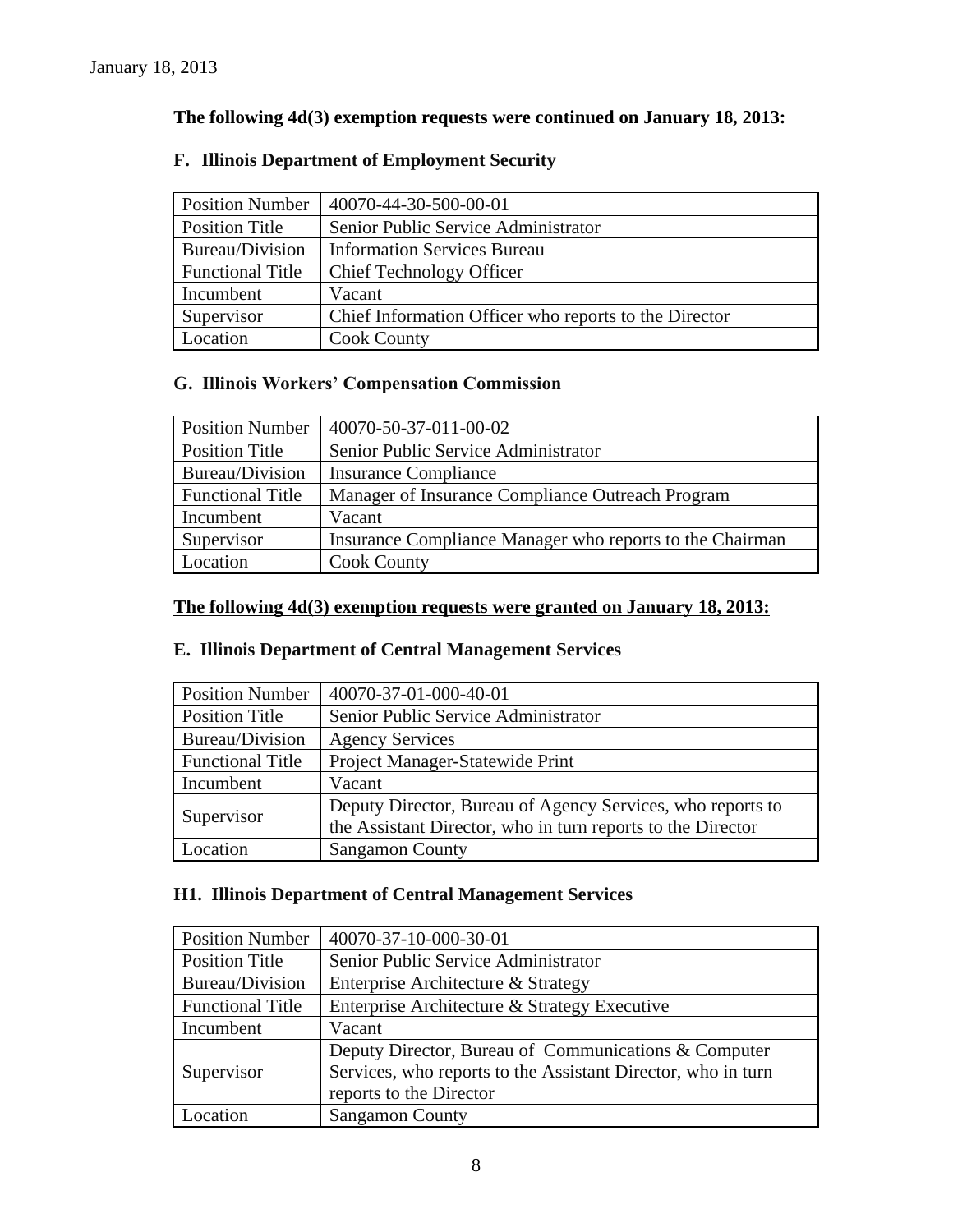| <b>Position Number</b>  | 40070-37-17-000-00-01                                        |
|-------------------------|--------------------------------------------------------------|
| <b>Position Title</b>   | Senior Public Service Administrator                          |
| Bureau/Division         | <b>Enterprise Project Management Office</b>                  |
| <b>Functional Title</b> | Enterprise Project Management Office Executive               |
| Incumbent               | Vacant                                                       |
|                         | Deputy Director, Bureau of Communications & Computer         |
| Supervisor              | Services, who reports to the Assistant Director, who in turn |
|                         | reports to the Director                                      |
| Location                | <b>Cook County</b>                                           |

### **H2. Illinois Department of Central Management Services**

### **I. Illinois Department of Insurance**

| <b>Position Number</b>  | 40070-14-00-000-10-01               |
|-------------------------|-------------------------------------|
| Position Title          | Senior Public Service Administrator |
| Bureau/Division         | Director's Office                   |
| <b>Functional Title</b> | Senior Advisor to the Director      |
| Incumbent               | Vacant                              |
| Supervisor              | Director                            |
| Location                | <b>Sangamon County</b>              |

### **K. Illinois Department of Insurance**

| <b>Position Number</b>  | 40070-14-18-000-00-01                                 |
|-------------------------|-------------------------------------------------------|
| Position Title          | Senior Public Service Administrator                   |
| Bureau/Division         | Life and Annuities Products                           |
| <b>Functional Title</b> | Deputy Director, Life and Annuities Products Division |
| Incumbent               | Vacant                                                |
| Supervisor              | Chief Deputy Director who reports to Director         |
| Location                | <b>Sangamon County</b>                                |

### **L. Illinois Department of Insurance**

| <b>Position Number</b>  | 40070-14-19-000-00-01                         |
|-------------------------|-----------------------------------------------|
| <b>Position Title</b>   | Senior Public Service Administrator           |
| Bureau/Division         | <b>Health Products</b>                        |
| <b>Functional Title</b> | Deputy Director, Health Products Division     |
| Incumbent               | Vacant                                        |
| Supervisor              | Chief Deputy Director who reports to Director |
| Location                | <b>Sangamon County</b>                        |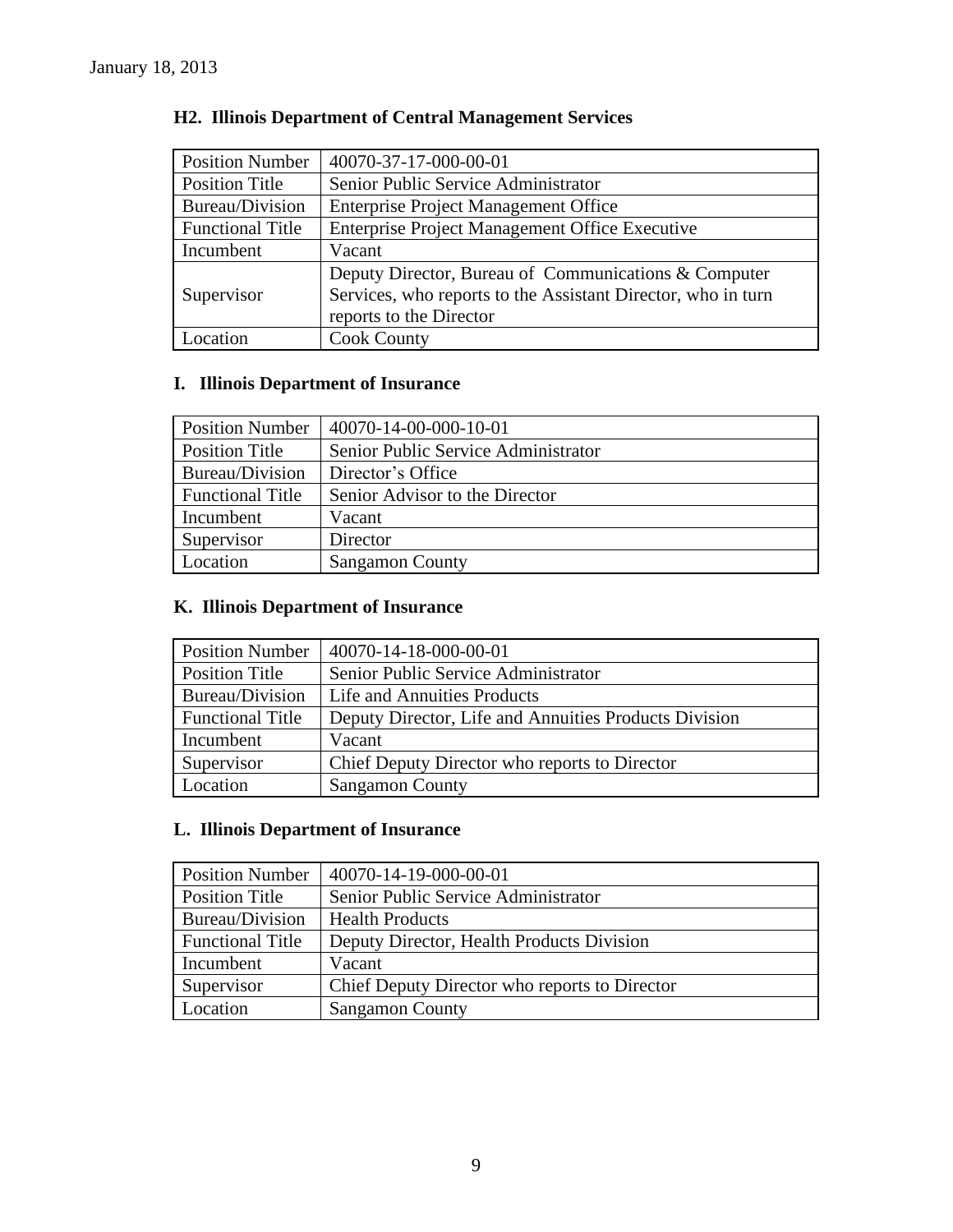### VI. CLASS SPECIFICATIONS

• None Submitted

**IT WAS MOVED BY COMMISSIONER DALIANIS, SECONDED BY COMMISSIONER CUMMINGS, AND THE MOTION ADOPTED 4-0 TO DISAPPROVE ANY CLASS SPECIFICATIONS RECEIVED BY THE COMMISSION NOT CONTAINED IN THIS REPORT TO ALLOW ADEQUATE STUDY.** 

#### VII. MOTION TO CLOSE A PORTION OF THE MEETING

**IT WAS MOVED BY COMMISSIONER DALIANIS, SECONDED BY COMMISSIONER CUMMINGS, AND BY ROLL CALL VOTE THE MOTION ADOPTED 4-0 TO CLOSE A PORTION OF THE MEETING PURSUANT TO SUBSECTIONS 2(c)(1), 2(c)(4), 2(c)(5), AND 2(c)(11) OF THE OPEN MEETINGS ACT.**

| <b>KOLKER</b>   | YES | <b>CUMMINGS</b>       | <b>YES</b> |
|-----------------|-----|-----------------------|------------|
| <b>DALIANIS</b> | YES | <b>FITZGERALD YES</b> |            |
| <b>KREY</b>     |     |                       |            |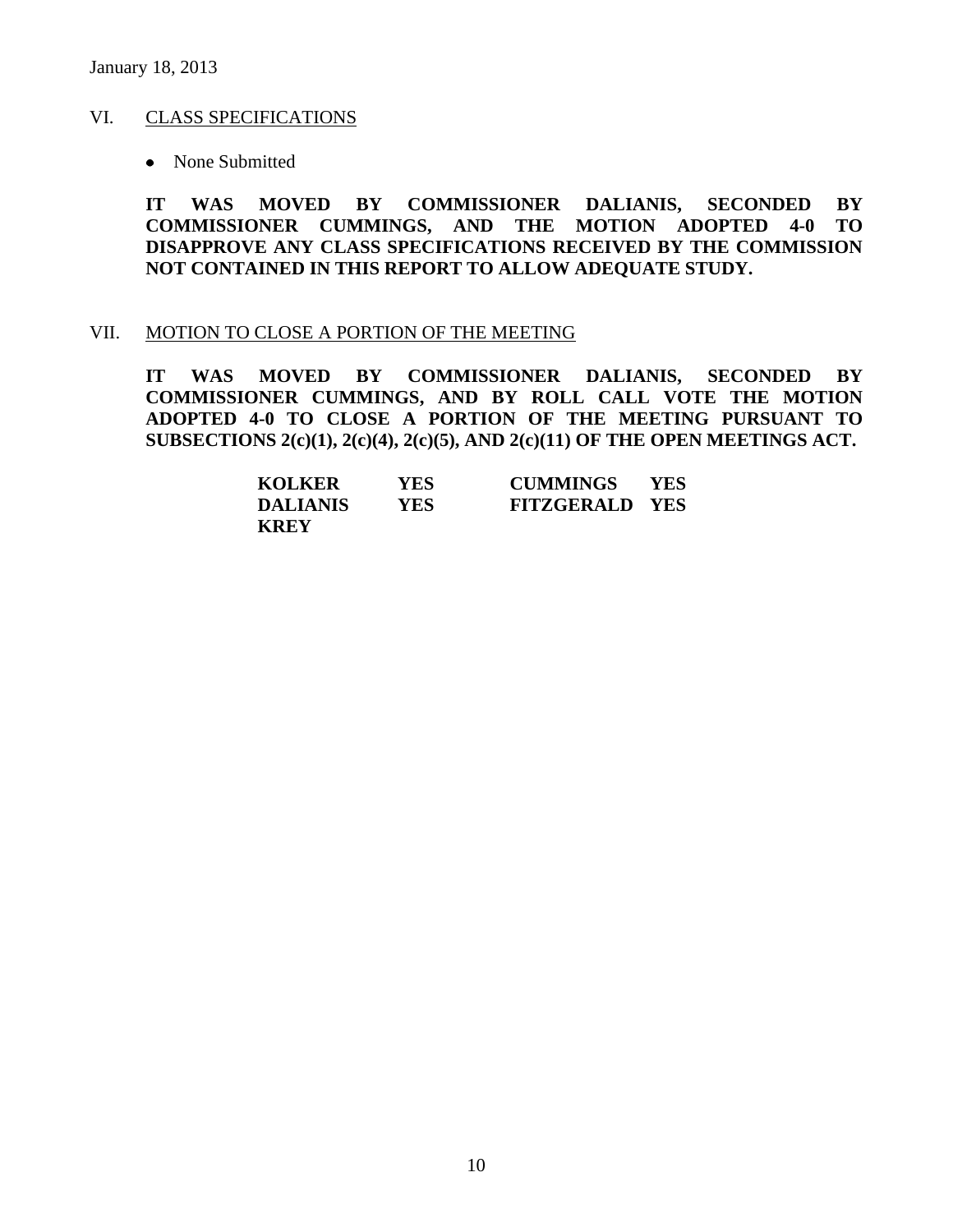### VIII. RECONVENE THE OPEN MEETING

Upon due and proper notice the regular open meeting of the Illinois Civil Service Commission was reconvened at 160 North LaSalle Street, Suite S-901, Chicago, Illinois at 11:10 a.m.

#### **PRESENT**

Chris Kolker, Chairman; Anita M. Cummings, Ares G. Dalianis, and Garrett P. FitzGerald (by telephone), Commissioners; Daniel Stralka, Executive Director; and Andrew Barris, Assistant Executive Director (by telephone).

#### IX. NON-MERIT APPOINTMENT REPORT

The Personnel Code permits non-merit appointments for a limited period of time, i.e., emergency appointments shall not exceed 60 days and shall not be renewed, and positions shall not be filled on a temporary or provisional basis for more than six months out of any twelve-month period. Consecutive non-merit appointments are not violative of the Code; however, they do present a possible evasion of merit principles and should be monitored. Set forth below is the number of consecutive non-merit appointments made by each department. These statistics are from the Illinois Department of Central Management Services' Consecutive Non-Merit Report.

| Agency                                |                             | $11/30/12$   $12/31/12$   $12/31/11$ |  |
|---------------------------------------|-----------------------------|--------------------------------------|--|
| Aging                                 | 2                           |                                      |  |
| Agriculture                           |                             |                                      |  |
| <b>Central Management Services</b>    | $\mathfrak{D}$              |                                      |  |
| <b>Children and Family Services</b>   |                             |                                      |  |
| <b>Employment Security</b>            |                             |                                      |  |
| <b>Healthcare and Family Services</b> |                             |                                      |  |
| <b>Historic Preservation Agency</b>   |                             |                                      |  |
| <b>Human Services</b>                 |                             | $\mathbf{c}$                         |  |
| <b>Natural Resources</b>              | $\mathcal{D}_{\mathcal{L}}$ | 3                                    |  |
| Revenue                               |                             | າ                                    |  |
| Transportation                        |                             |                                      |  |
| Veterans' Affairs                     |                             |                                      |  |
| Totals                                |                             |                                      |  |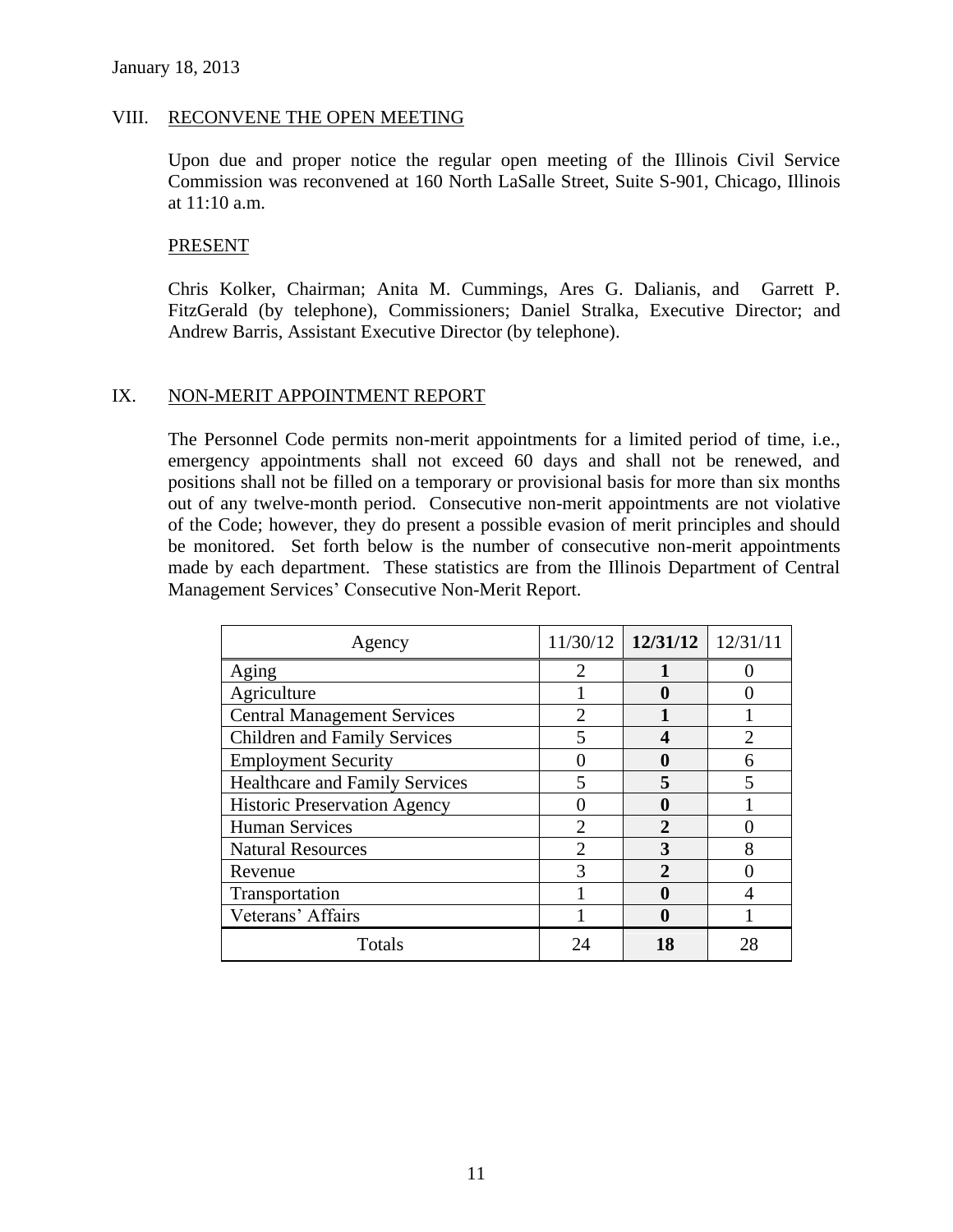### X. INTERLOCUTORY APPEAL

#### **S-52-12**

| Employee | <b>Bernadine Jefferson</b>                                                  | <b>Appeal Date</b>       | 05/21/12                        |
|----------|-----------------------------------------------------------------------------|--------------------------|---------------------------------|
| Agency   | Revenue                                                                     | <b>Decision Date</b>     | 01/07/13                        |
| Type     | Suspension                                                                  | ALJ                      | Daniel Stralka                  |
| Issue(s) | Employee did not participate in<br>scheduled telephone status<br>conference | Proposal for<br>Decision | Dismiss the appeal;<br>default. |

**IT WAS MOVED BY COMMISSIONER DALIANIS, SECONDED BY COMMISSIONER CUMMINGS, AND BY ROLL CALL VOTE OF 4-0 THE MOTION ADOPTED TO AFFIRM AND ADOPT THE ADMINISTRATIVE LAW JUDGE'S PROPOSAL FOR DECISION THAT JEFFERSON'S FAILURE TO PARTICIPATE IN THE DECEMBER 19, 2012 TELEPHONE STATUS CONFERENCE CONSTITUTES A DEFAULT, RESULTING IN THE DISMISSAL OF HER APPEAL.**

| <b>KOLKER</b>   | YES | <b>CUMMINGS</b>       | <b>YES</b> |
|-----------------|-----|-----------------------|------------|
| <b>DALIANIS</b> | YES | <b>FITZGERALD YES</b> |            |
| <b>KREY</b>     |     |                       |            |

#### XI. PUBLICLY ANNOUNCED DECISIONS RESULTING FROM APPEALS

#### **DA-27-12**

| Employee    | Sam Spiratos   | Appeal Date                               | 10/12/11 |
|-------------|----------------|-------------------------------------------|----------|
| Agency      | Agriculture    | Decision Date                             | 01/04/13 |
| Appeal Type | Discharge      | Proposal for Decision   Discharge upheld. |          |
| ALJ         | Daniel Stralka |                                           |          |

**IT WAS MOVED BY COMMISSIONER DALIANIS, SECONDED BY COMMISSIONER CUMMINGS, AND BY ROLL CALL VOTE OF 4-0 THE MOTION ADOPTED TO AFFIRM AND ADOPT THE ADMINISTRATIVE LAW JUDGE'S PROPOSAL FOR DECISION THAT THE WRITTEN CHARGES FOR DISCHARGE HAVE BEEN PROVEN DO WARRANT DISCHARGE FOR THE REASONS SET FORTH IN THE PROPOSAL FOR DECISION DATED JANUARY 4, 2013.** 

| <b>KOLKER</b>   | <b>YES</b> | <b>CUMMINGS</b>       | <b>YES</b> |
|-----------------|------------|-----------------------|------------|
| <b>DALIANIS</b> | YES.       | <b>FITZGERALD YES</b> |            |
| <b>KREY</b>     |            |                       |            |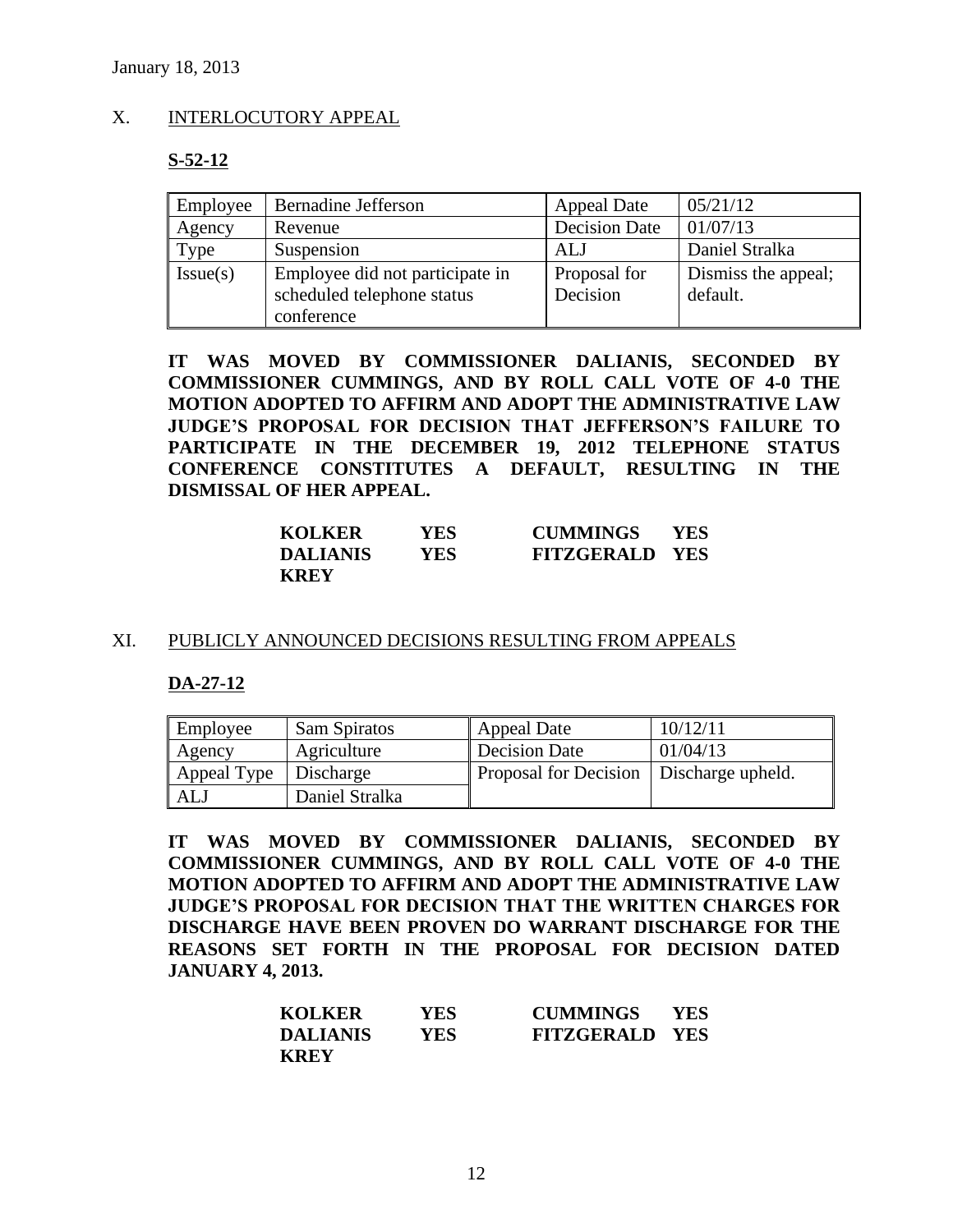### **DA-14-13**

| Employee                | Andrea A. Thompson    Appeal Date |                                           | 10/01/12 |
|-------------------------|-----------------------------------|-------------------------------------------|----------|
| Agency                  | Human Services                    | Decision Date                             | 01/04/13 |
| Appeal Type   Discharge |                                   | Proposal for Decision   Discharge upheld. |          |
| ALJ                     | Daniel Stralka                    |                                           |          |

**IT WAS MOVED BY COMMISSIONER CUMMINGS, SECONDED BY COMMISSIONER FITZGERALD, AND BY ROLL CALL VOTE OF 4-0 THE MOTION ADOPTED TO MODIFY AND ADOPT THE ADMINISTRATIVE LAW JUDGE'S PROPOSAL FOR DECISION THAT THE WRITTEN CHARGES FOR DISCHARGE HAVE BEEN PROVEN BUT THE UNIQUE FACTUAL CIRCUMSTANCES SURROUNDING THE DISCHARGE DO NOT RISE TO THE LEVEL WHICH SOUND PUBLIC OPINION RECOGNIZES AS GOOD CAUSE FOR THE EMPLOYEE TO NO LONGER HOLD THE POSITION.** 

**THE EVIDENCE INDICATED THAT THE APPLICABLE RULES REQUIRE THAT THE AGENCY HAVE A REASON TO SUSPECT THAT THOMPSON WAS ABUSING SICK TIME BEFORE IT MAY REQUEST MEDICAL DOCUMENTATION FROM HER FOR THE ABSENCES ON JULY 17, 21 AND 22, 2012. THE SUPERVISOR WHO MADE THIS REQUEST DID NOT TESTIFY WHY SICK TIME ABUSE WAS SUSPECTED TO JUSTIFY THIS REQUEST. NO DOCUMENTARY EVIDENCE WAS SUBMITTED TO ESTABLISH THE BASIS FOR ANY SUSPICION. THEREFORE THE AGENCY FAILED TO ESTABLISH ITS RIGHT TO MAKE THIS REQUEST. THE QUESTIONABLE APPLICATION OF THIS POLICY IS ALSO EVIDENCED BY THE FAILURE OF THOMPSON'S SUPERVISOR ON JULY 23-25 TO MAKE A REQUEST FOR MEDICAL DOCUMENTATION EVEN THOUGH SHE CALLED OFF IN A SIMILAR MANNER. WHILE THIS WOULD NORMALLY BE GROUNDS TO OVERTURN THE DISCHARGE IN ITS ENTIRETY, IT WAS ESTABLISHED THAT THOMPSON DID NOT OBJECT TO THE REQUEST FOR MEDICAL DOCUMENTATION; SHE WAIVED THIS ARGUMENT AGAINST HER DISCHARGE.** 

**THEREFORE, THE ATTENDANCE INFRACTIONS HAVE BEEN ESTABLISHED AND IT WILL ONLY BE CONSIDERED TO SUPPORT A LESSER FORM OF DISCIPLINE THAN DISCHARGE. OTHER FACTORS THAT CONTRIBUTED TO A FINDING THAT A LESSER FORM OF DISCIPLINE IS APPROPRIATE ARE HER THREE MONTHS WITHOUT AN INFRACTION PRIOR TO THESE ABSENCES, THE APPARENT SUFFICIENCY OF THE MEDICAL DOCUMENTATION THAT SHE DID SECURE, AND THE ABSENCE OF ANY FRAUDULENT INTENT ON THOMPSON'S PART – SHE SIMPLY FORGOT TO TIMELY SUBMIT THE MEDICAL DOCUMENTATION. CONSIDERING HER POOR ATTENDANCE RECORD, THE EXISTENCE OF THE LAST CHANCE AGREEMENT WHICH SHOULD HAVE PUT HER ON NOTICE TO TIMELY SUBMIT ALL REQUIRED DOCUMENTATION, AND THE NUMEROUS OPPORTUNITIES**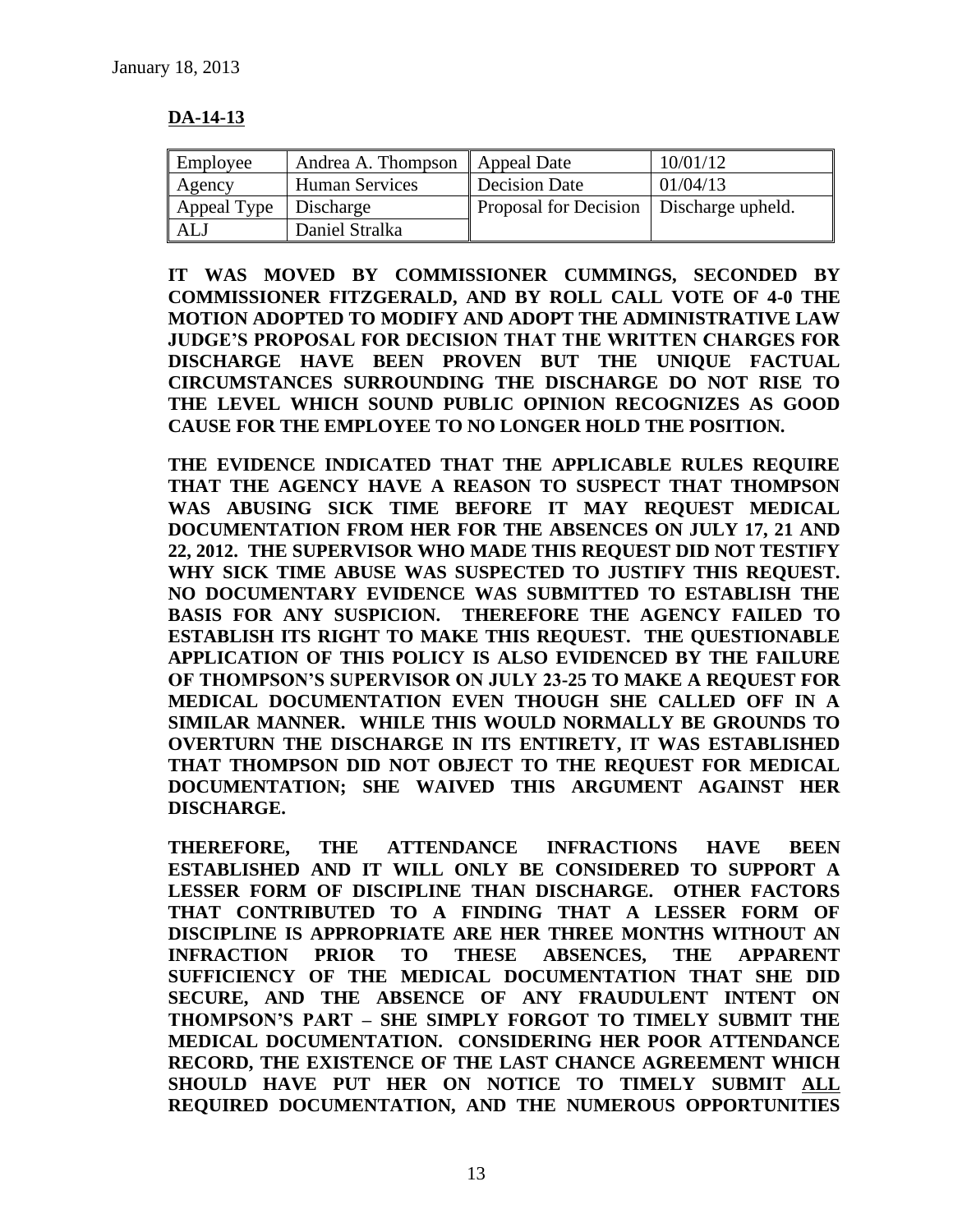**SHE PASSED UP TO TIMELY SUBMIT THE MEDICAL DOCUMENTATION WITHOUT AN ACCEPTABLE EXPLANATION, THE MAXIMUM DISCIPLINARY SUSPENSION SHORT OF DISCHARGE IS THE APPROPRIATE LEVEL OF DISCIPLINE.** 

**IT MUST ALSO BE NOTED THAT THE TERMS OF THE LAST CHANCE AGREEMENT DID NOT MANDATE THAT THOMPSON BE DISCHARGED FOR A SUBSEQUENT ATTENDANCE INFRACTION.** 

**FOR THESE REASONS, SAID PROVEN CHARGES WARRANT THE SUSPENSION OF THOMPSON FROM HER POSITION WITH THE ILLINOIS DEPARTMENT OF HUMAN SERVICES FOR A PERIOD OF 90 DAYS PLUS THE DURATION OF HER SUSPENSION PENDING DISCHARGE.**

| <b>KOLKER</b>   | YES. | <b>CUMMINGS</b>       | <b>YES</b> |
|-----------------|------|-----------------------|------------|
| <b>DALIANIS</b> | YES. | <b>FITZGERALD YES</b> |            |
| <b>KREY</b>     |      |                       |            |

#### **AA-37-12<sup>1</sup>**

| Employee    | John Zibutis                       | <b>Appeal Date</b>   | 01/24/12             |
|-------------|------------------------------------|----------------------|----------------------|
| Agency      | <b>Central Management Services</b> | <b>Decision Date</b> | 12/28/12             |
| Appeal Type | Allocation                         | ALJ                  | <b>Andrew Barris</b> |
| Issue(s)    | Do the duties performed by         | Proposal for         | Employee should be   |
|             | the employee warrant               | Decision             | allocated to End-    |
|             | allocation to a higher             |                      | <b>User Computer</b> |
|             | classification?                    |                      | System Analyst.      |

#### **AA-39-12**

 $\overline{a}$ 

| Employee    | Michele Lashmet                    | <b>Appeal Date</b>   | 01/26/12             |
|-------------|------------------------------------|----------------------|----------------------|
| Agency      | <b>Central Management Services</b> | <b>Decision Date</b> | 12/28/12             |
| Appeal Type | Allocation                         | ALJ                  | <b>Andrew Barris</b> |
| Issue(s)    | Do the duties performed by         | Proposal for         | Employee should      |
|             | the employee warrant               | Decision             | be allocated to End- |
|             | allocation to a higher             |                      | <b>User Computer</b> |
|             | classification?                    |                      | System Analyst.      |

<sup>&</sup>lt;sup>1</sup> AA-37-12 and AA-39-12 were consolidated on August 20, 2012 as John Zibutis and Michele Lashmet v. Illinois Department of Central Management Services, AA-37-12.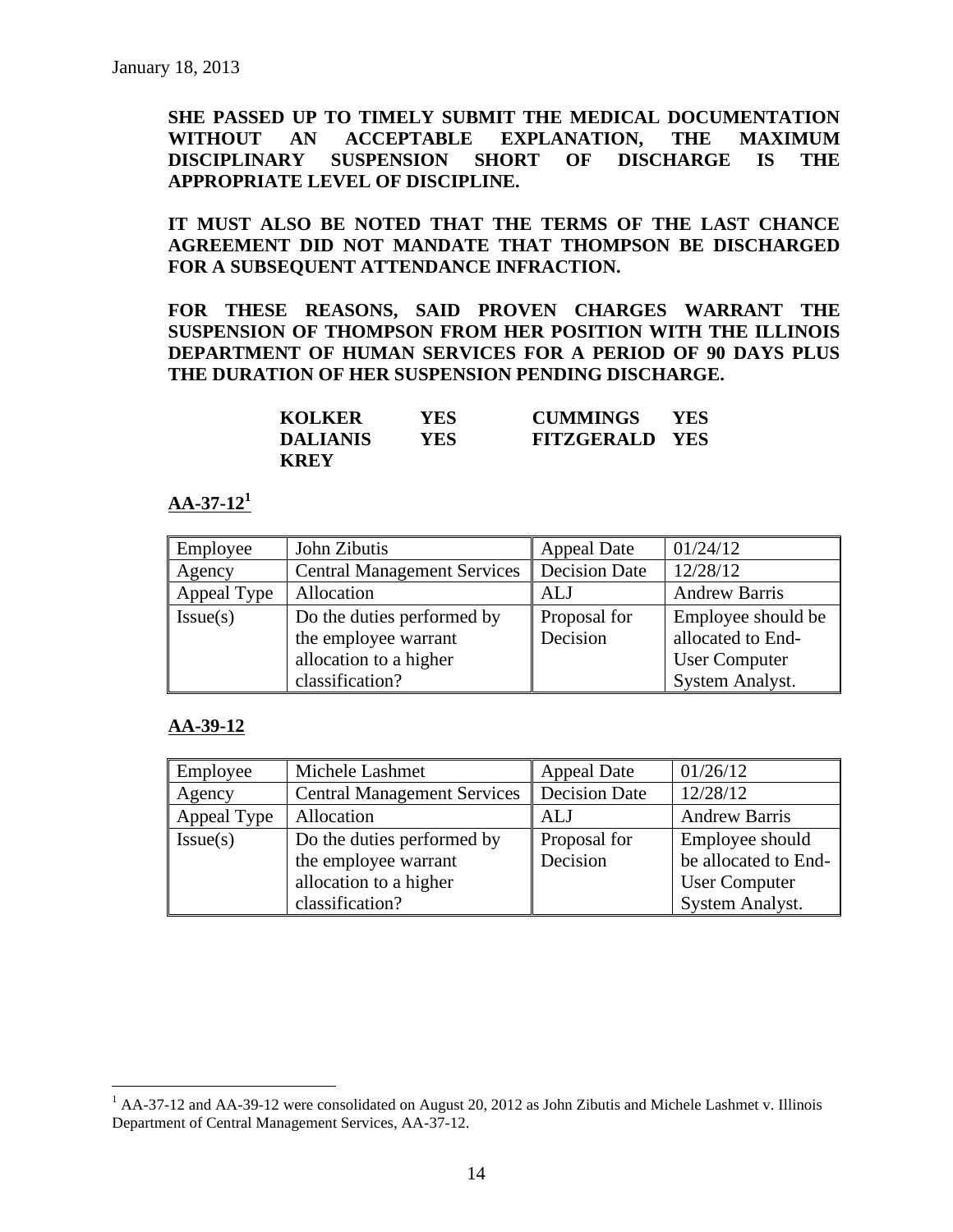**IT WAS MOVED BY COMMISSIONER CUMMINGS, SECONDED BY COMMISSIONER DALIANIS, AND BY ROLL CALL VOTE OF 4-0 THE MOTION ADOPTED TO AFFIRM AND ADOPT THE ADMINISTRATIVE LAW JUDGE'S PROPOSAL FOR DECISION THAT THE EMPLOYEES SHOULD BE ALLOCATED TO END-USER COMPUTER SYSTEM ANALYSTS FOR THE REASONS SET FORTH IN THE PROPOSAL FOR DECISION DATED DECEMBER 28, 2012.** 

| <b>KOLKER</b>   | YES. | <b>CUMMINGS</b>       | <b>YES</b> |
|-----------------|------|-----------------------|------------|
| <b>DALIANIS</b> | YES. | <b>FITZGERALD YES</b> |            |
| <b>KREY</b>     |      |                       |            |

#### XII. AMENDMENT TO THE PERSONNEL RULES

EXTENSION OF JURISDICTION (80 IAC PART 305.300)

**Section 305.300 Extends Jurisdiction A, B and C (January 31, 2013)**

- a) Effective January 31, 2013, the Personnel Code Jurisdictions A, B and C will be extended to the Illinois Commerce Commission positions currently classified as Human Resources Coordinator and Manager (position number 81550-31-73-200- 00-01 only).
- b) With the exception of those employees who have already been determined qualified, the affected employees cited in subsection (a) will be required to qualify within six months in the same kind of examinations as those required for entrance examinations for comparable positions. All other appointments subsequent to January 31, 2013 will be made pursuant to provisions of the Illinois Personnel Code and the rules of the Department of Central Management Services (see 80 Ill. Adm. Code 301, 302, 303, 304, 310 and 320). No provision of this Section in any way affects the status of employees already holding certified status under the Illinois Personnel Code. All other provisions of the Illinois Personnel Code and rules of the Department of Central Management Services will apply to the affected employees effective January 31, 2013.

### XIII. STAFF REPORT

Executive Director Daniel Stralka reported:

- The mileage reimbursement rate increased from 55.5 cents per mile to 56.5 cents per mile.
- Floor plan issues have been worked out with the Department of Central Management Services for the proposed space in the Illinois State Police facility for the pending move of its Springfield office space. The Commission is awaiting further direction.